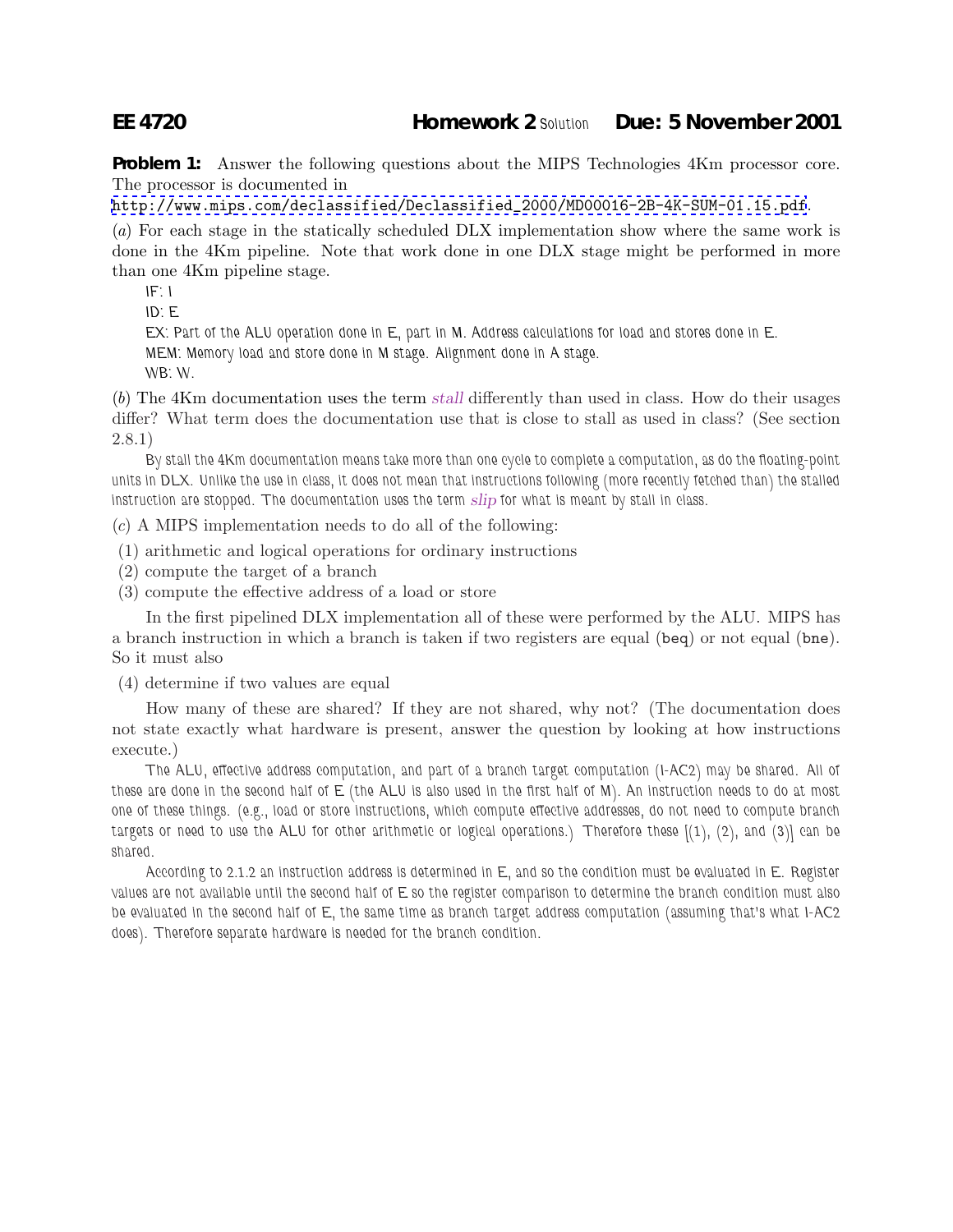**Problem 2:** The program below runs on the DLX implementation shown below. The hardware makes no special provisions for the tricky technique used. The coding for a nop (actually add r0, r0, r0) is all zeros.

Why isn't this an infinite loop? (For those who know why it matters, assume there is no cache.)

*The* sw *instruction replaces the* j *instruction with a* nop*.*

Why will the code run for at least two iterations?

*Because in the first iteration the* sw *instruction reaches MEM after the* j *is already fetched. If a write to the MEM-stage memory port is seen by the IF-stage memory port then the loop will perform only two iterations.*



LOOP:

lw r1, 0(r2) addi r2, r2, #4 add r3, r3, r1 sw 0x100(r0), r0  $LINE: LINE = 0x100$ j LOOP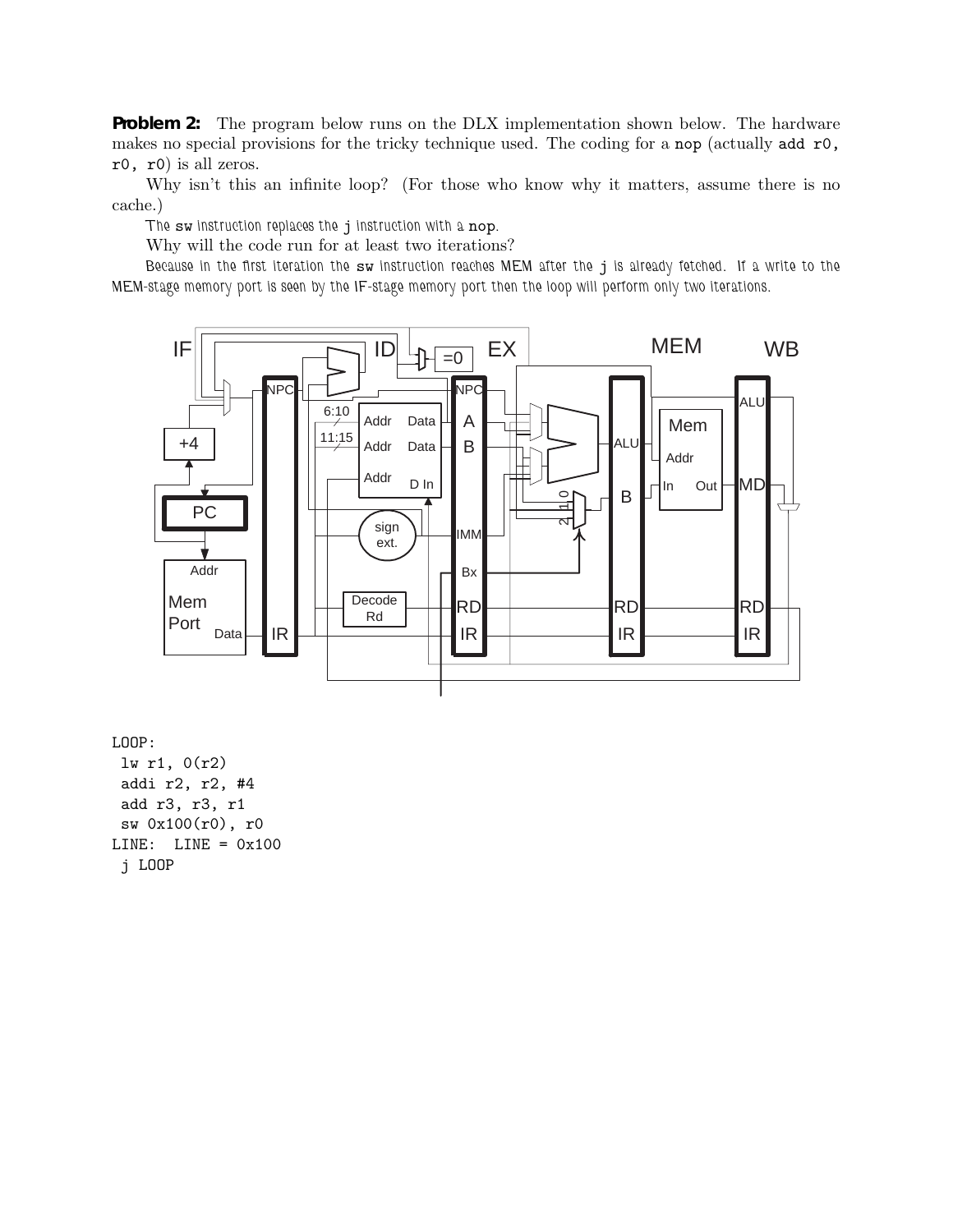**Problem 3:** Show a pipeline execution diagram for the code below running on a 4-way statically scheduled superscalar processor. All needed bypass paths are available, including one for the branch condition. Determine the CPI for a large number of iterations.

```
and r2, r2, r8
LOOP: ! LOOP = 0x1008
 lw r1, 0(r2)
add r3, r3, r1
addi r2, r2, #4
 sub r4, r2, r5
bneq r4, LOOP
    Based on the PED below the CPI is \frac{7}{5} = 1.4. The pipeline execution diagram is for the second (or later) iteration.
and r2, r2, r8
LOOP: ! LOOP = 0x1008
 ! Cycle 0 1 2 34567
\ln r1, 0(r2) IF ID EX ME WB IF
add r3, r3, r1 IF ID ----> EX ME WB IF
addi r2, r2, #4 IF ---> ID EX ME WB
sub r4, r2, r5 IF ----> ID -> EX ME
bneq r4, LOOP IF ----> ID ----> EX
```
**Problem 4:** The code from the problem above can be improved (stalls can be removed) to a small extent by scheduling, but that would still leave some stalls. This might see like a good candidate for loop unrolling.

(a) Show why it would take alot of unrolling to eliminate all stalls. (You don't have to show the unrolled code, since it would be long.)

*Because of the 1-cycle load latency the consuming add instruction would have to be placed seven instructions away. Two of those can be an* addi *and* sub*, the rest would be* lw*, so the loop would be unrolled six times. This is shown below. The code has been slightly re-structured To facilitate unrolling positions of the* sub *and* addi *have been switched, with a compensating instruction added before the loop. To avoid added dependencies six running sums are computed, at the end of the loop these are added together.*

```
and r2, r2, r8
subi r5, r5, #24 ! Compensate for switching position of sub and addi below.
nop
LOOP: ! LOOP = 0x1010
lw r1, 0(r2) IF ID EX ME WB
lw r11, 4(r2) IF ID EX ME WB
lw r12, 8(r2) IF ID EX ME WB
lw r13, 12(r2) IF ID EX ME WB
lw r14, 16(r2) IF ID EX ME WB
lw r15, 20(r2) IF ID EX ME WB
sub r4, r2, r5 IF ID EX ME WB
addi r2, r2, #24 IF ID EX ME WB
add r3, r3, r1 IF ID EX ME WB
 add r21, r21, r11 IF ID EX ME WB
 add r22, r22, r12 IF ID EX ME WB
 add r23, r23, r13 IF ID EX ME WB
add r24, r24, r14 IF ID EX ME WB<br>add r25, r25, r15 IF ID EX ME WB
add rz<del>4</del>, 121,<br>add r25, r25, r15
bneq r4, LOOP IF ID EX ME WB
```